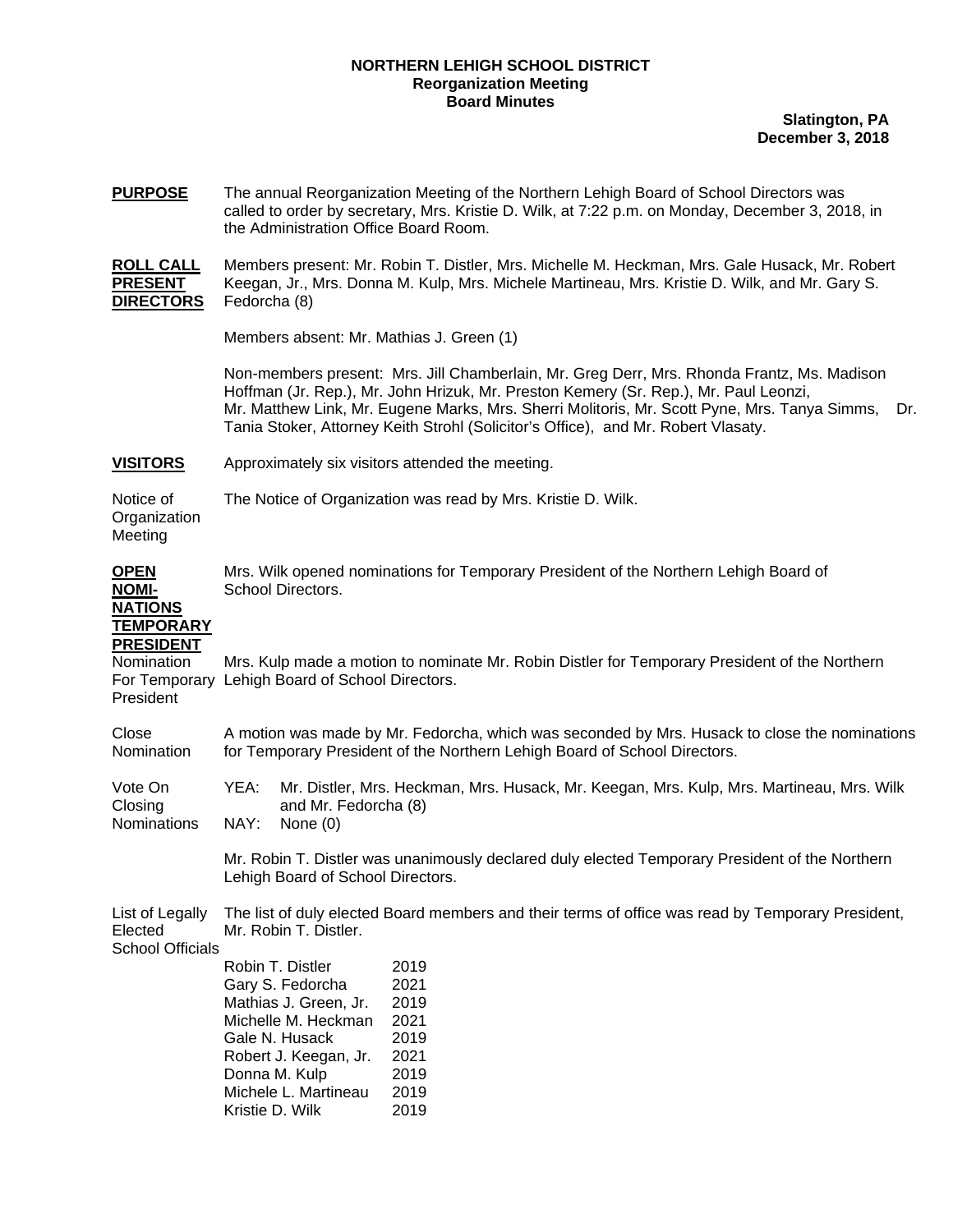| <b>ELECTION</b><br><b>OF</b>                                                                   | Mr. Robin T. Distler, Temporary President, called for nominations for President of the<br>Northern Lehigh Board of School Directors for a one-year term.                                                                                                                                      |  |  |  |
|------------------------------------------------------------------------------------------------|-----------------------------------------------------------------------------------------------------------------------------------------------------------------------------------------------------------------------------------------------------------------------------------------------|--|--|--|
| <b>PRESIDENT</b><br><b>Nominations</b><br>For<br>President                                     | Mrs. Kulp made a motion to nominate Mr. Gary S. Fedorcha for President of the Northern<br>Lehigh Board of School Directors for a one-year term.                                                                                                                                               |  |  |  |
| Close<br><b>Nominations</b>                                                                    | A motion was made by Mrs. Wilk which was seconded by Mrs. Husack, that nominations for<br>President of the Northern Lehigh Board of School Directors be closed.                                                                                                                               |  |  |  |
| Vote On<br>Gary S.<br>Fedorcha<br>Nomination                                                   | YEA:<br>Mr. Distler, Mrs. Heckman, Mrs. Husack, Mr. Keegan, Mrs. Kulp, Mrs. Martineau, Mrs. Wilk,<br>and Mr. Fedorcha (8)<br>NAY:<br>(0)<br>Motion carried.                                                                                                                                   |  |  |  |
| Gary S.<br>Fedorcha<br><b>Board</b>                                                            | Mr. Gary S. Fedorcha was declared by a vote of 8 to 0, duly elected President of the Northern<br>Lehigh Board of School Directors for a one-year term                                                                                                                                         |  |  |  |
| President                                                                                      | Mr. Fedorcha thanked the school board members.                                                                                                                                                                                                                                                |  |  |  |
| <b>ELECTION</b><br>OF VICE<br><b>PRESIDENT</b><br><b>Nominations</b><br>For Vice-<br>President | President Fedorcha called for nominations for Vice-President of the Northern Lehigh Board of<br>School Directors for a one-year term.                                                                                                                                                         |  |  |  |
|                                                                                                | Mrs. Kulp made a motion to nominate Mr. Robin T. Distler, for Vice-President of the<br>Northern Lehigh Board of School Directors for a one-year term.                                                                                                                                         |  |  |  |
| Close<br>Nominations<br>For Vice-<br>President                                                 | A motion was made by Mr. Keegan, with a second by Mrs. Kulp, that the nominations for<br>Vice-President of the Northern Lehigh Board of School Directors be closed.                                                                                                                           |  |  |  |
| Vote On<br>Closing<br><b>Nominations</b>                                                       | YEA:<br>Mr. Distler, Mrs. Heckman, Mrs. Husack, Mr. Keegan, Mrs. Kulp, Mrs. Martineau, Mrs. Wilk,<br>and Mr. Fedorcha (8)<br>NAY:<br>None $(0)$<br>Motion carried.                                                                                                                            |  |  |  |
| Robin T.<br><b>Distler</b><br><b>Board Vice</b><br>President                                   | Mr. Robin T. Distler was declared by a vote of 8 to 0, duly elected Vice-President of the Northern<br>Lehigh Board of School Directors for a one-year term.                                                                                                                                   |  |  |  |
| <b>SET BOARD</b><br><b>MEETING</b><br><b>TIMES AND</b><br><b>PLACES</b>                        | A motion was made by Mr. Distler with a second by Mrs. Husack, that the Board of Education<br>approves the Board Meeting Calendar dates, times and places, as presented for 2019.<br>Mr. Fedorcha made note that the board meetings will begin at 7:00 p.m. starting in January.              |  |  |  |
|                                                                                                | YEA:<br>Mr. Distler, Mrs. Heckman, Mrs. Husack, Mr. Keegan, Mrs. Kulp, Mrs. Martineau, Mrs. Wilk,<br>and Mr. Fedorcha (8)<br>NAY:<br>None $(0)$                                                                                                                                               |  |  |  |
| <b>RULES AND</b><br><b>REGULA-</b><br><b>IONS</b>                                              | Mr. Distler made a motion, which was seconded by Mrs. Kulp, that as stipulated in Section 407<br>of the Pennsylvania School Code of 1949, as amended, all Board meetings will be conducted<br>according to the rules and regulations approved in Northern Lehigh School District Policy #006. |  |  |  |
|                                                                                                | YEA:<br>Mr. Distler, Mrs. Heckman, Mrs. Husack, Mr. Keegan, Mrs. Kulp, Mrs. Martineau, Mrs. Wilk,<br>and Mr. Fedorcha (8)<br>NAY:<br>None $(0)$                                                                                                                                               |  |  |  |